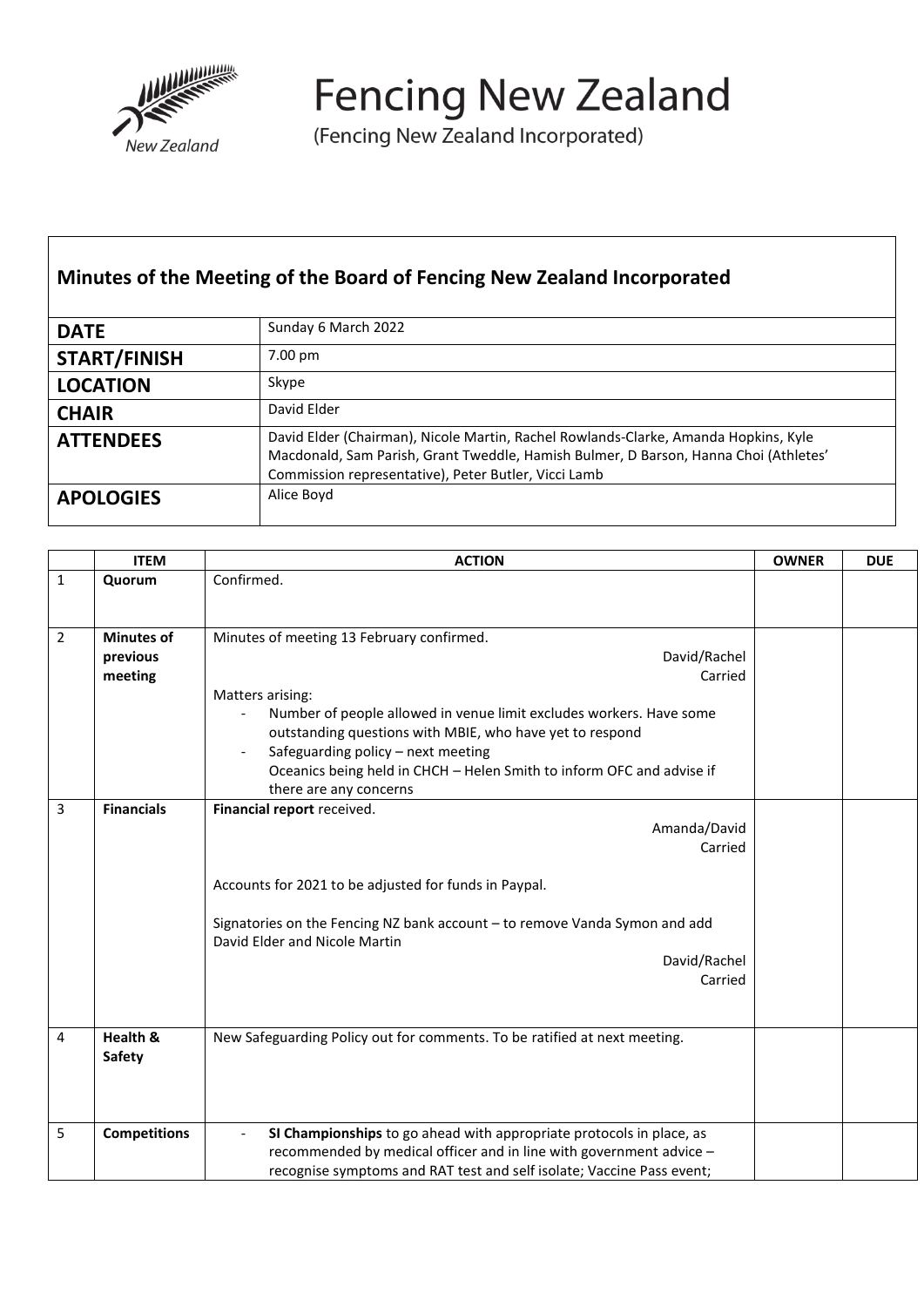|                |                                             | wear masks when not fencing; if feel unwell - do not come and exercise<br>personal responsibility.<br>Selectors will take into account if unable to attend<br>Athletes and Officiating Commission agree to go ahead<br>Motion to proceed with SI Championships David/Steve M<br><b>Carried Unanimously</b><br>Easter Tournament/Carnival - Similar scenario.<br>Motion to proceed with Easter Tournament pending any major change at a<br>government level or numbers of officials and fencers unable to attend are<br>- David/Steve<br>too great to make the event viable<br><b>Carried Unanimously</b><br>Calls for nominations to several upcoming international events have been                                                 |  |
|----------------|---------------------------------------------|--------------------------------------------------------------------------------------------------------------------------------------------------------------------------------------------------------------------------------------------------------------------------------------------------------------------------------------------------------------------------------------------------------------------------------------------------------------------------------------------------------------------------------------------------------------------------------------------------------------------------------------------------------------------------------------------------------------------------------------|--|
|                |                                             | posted.<br>Team attending the World Junior Championships in Dubai to be published -<br>including the FIE appointed referee from NZ.<br>Question concerning Masters Games - is this a Fencing NZ sanctioned<br>event? The NZ Teams' event, University Championships and Masters<br>Games are recognised by Fencing NZ and to be included in the Calendar -<br>but not official Fencing NZ events, which are essentially the national<br>tournaments. Fencing NZ is happy to assist with the Masters Games.                                                                                                                                                                                                                            |  |
| 6              | Commonweal<br>th Fencing<br><b>Planning</b> | Vicci Lamb, Team Manager, welcomed to the meeting<br>Need to find a sponsorship/fundraising manager - an advertisement to be<br>posted<br>Appointment Committee to appoint coaches                                                                                                                                                                                                                                                                                                                                                                                                                                                                                                                                                   |  |
| $\overline{7}$ | <b>Commission</b><br><b>Reports</b>         | Terms for appointment for sub-committees postponed<br>Level 1 Online Foil Course - OFC confirmed it would subsidise 7 places<br>(50% subsidy of AUD335 each), could extend by 3 people.<br>Motion for Fencing NZ to subsidise the 3 additional places (50% of course<br>fees AUD335)<br>Amanda/Steve<br>Carried<br>Discussed the payment of the remaining fee. Regions to decide if they wish<br>to subsidise participation further. Otherwise for participants to pay.<br>Received official confirmation of the successful application for the Olympic<br>Solidarity Funding for a Technical Course for Coaches - Foil. Coaching<br>Commission to set dates and organise the expert coach. Item to be posted<br>on website/Facebook |  |
| 8              | <b>IT Changes</b>                           | Have moved emails onto Microsoft Exchange - each Board Member has access and<br>each Commission head will have shortly. Thanks to Steve and Eric Droutman for<br>their work on achieving this outcome.                                                                                                                                                                                                                                                                                                                                                                                                                                                                                                                               |  |
| 9              | Regional<br><b>Reports</b>                  | South - preparing for South Open<br>Mid South - SI Championships up next and preparing for this<br>Central - first regional tournament coming up and AGM<br>North – next up Ongley tournament – $3^{rd}$ tournament of the year. End March Junior<br>Champs                                                                                                                                                                                                                                                                                                                                                                                                                                                                          |  |